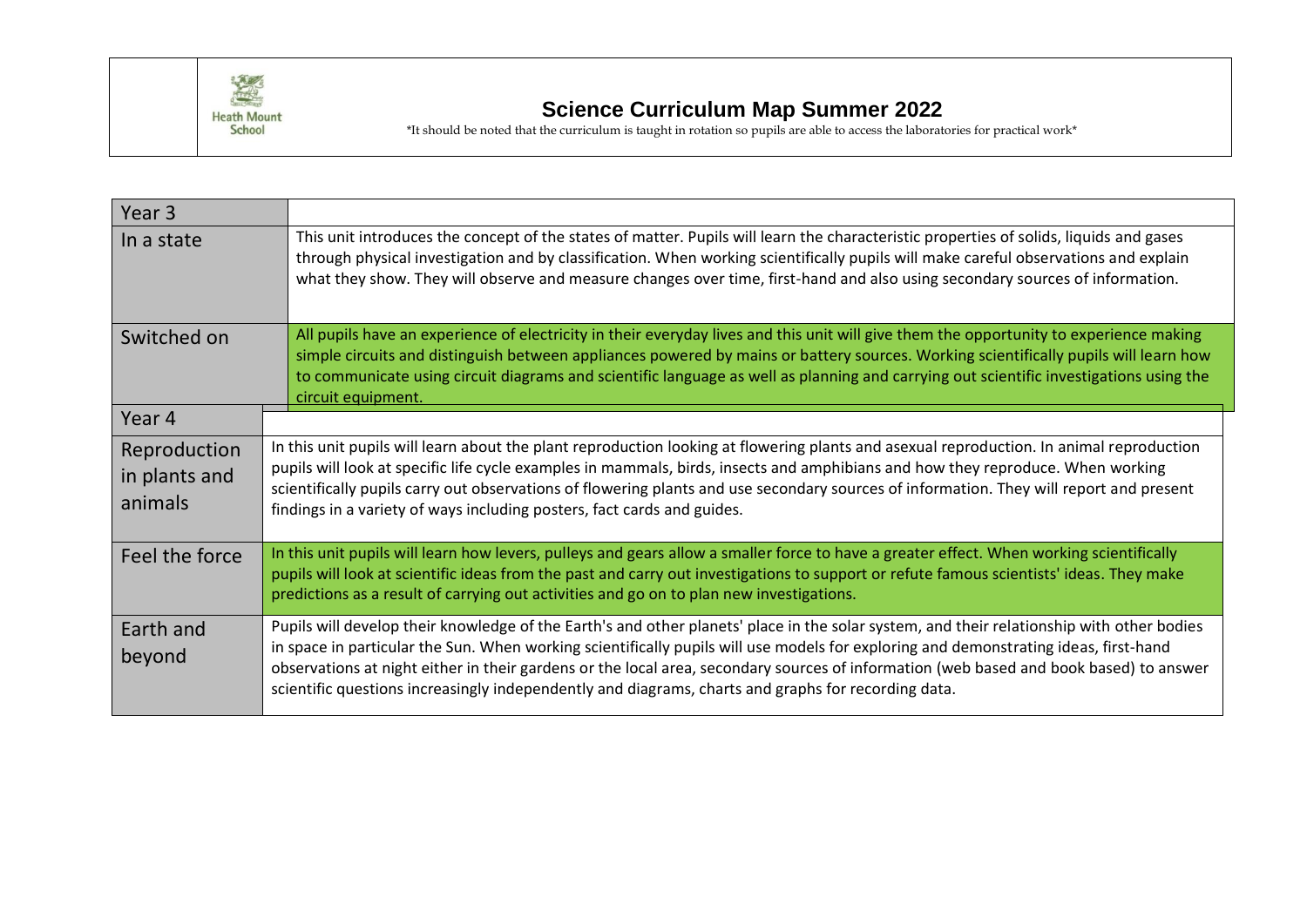| Year 5             |                                                                                                                                                                                                                                                                                                                                                                                                                                                                                                                    |
|--------------------|--------------------------------------------------------------------------------------------------------------------------------------------------------------------------------------------------------------------------------------------------------------------------------------------------------------------------------------------------------------------------------------------------------------------------------------------------------------------------------------------------------------------|
| Being a            | In this unit pupils will look at the skills needed by scientists to investigate a range practical challenges in the lab                                                                                                                                                                                                                                                                                                                                                                                            |
| Scientist          |                                                                                                                                                                                                                                                                                                                                                                                                                                                                                                                    |
| <b>Body Pump</b>   | In this unit pupils will learn about the human circulatory system and how it enables bodies to function. They will find out how the<br>heart works, the components of blood and the main vessels in the circulatory system. When working scientifically they will develop<br>their laboratory skills and have their first experience of dissection, when they dissect a lamb's heart. They will also use secondary<br>sources of information with increasing independence to answer questions related to the unit. |
| <b>Body Health</b> | In this unit pupils will learn about how to keep the human body healthy and how their bodies might be damaged. The focus on<br>lifestyle choices humans make, including diet, exercise, and drug use and how these are informed by scientific evidence.                                                                                                                                                                                                                                                            |

| Year 6                   |                                                                                                                                                                                                                            |
|--------------------------|----------------------------------------------------------------------------------------------------------------------------------------------------------------------------------------------------------------------------|
| Diet and                 | In this unit pupils will learn about healthy diets and the impacts of deficiencies in diet, and the digestive system                                                                                                       |
| Digestion                |                                                                                                                                                                                                                            |
| Solubility and           | Pupils will be introduced into the world of using the chemistry laboratory and performing chemistry experiments. The unit is<br>focussed on separation techniques looking at distillation, solubility, and chromatography. |
| separating<br>techniques |                                                                                                                                                                                                                            |
| Electricity              | Pupils will build on their prior learning from years 3 and 5 on circuits, current and potential difference. They will investigate the<br>impact of resistance on a circuit.                                                |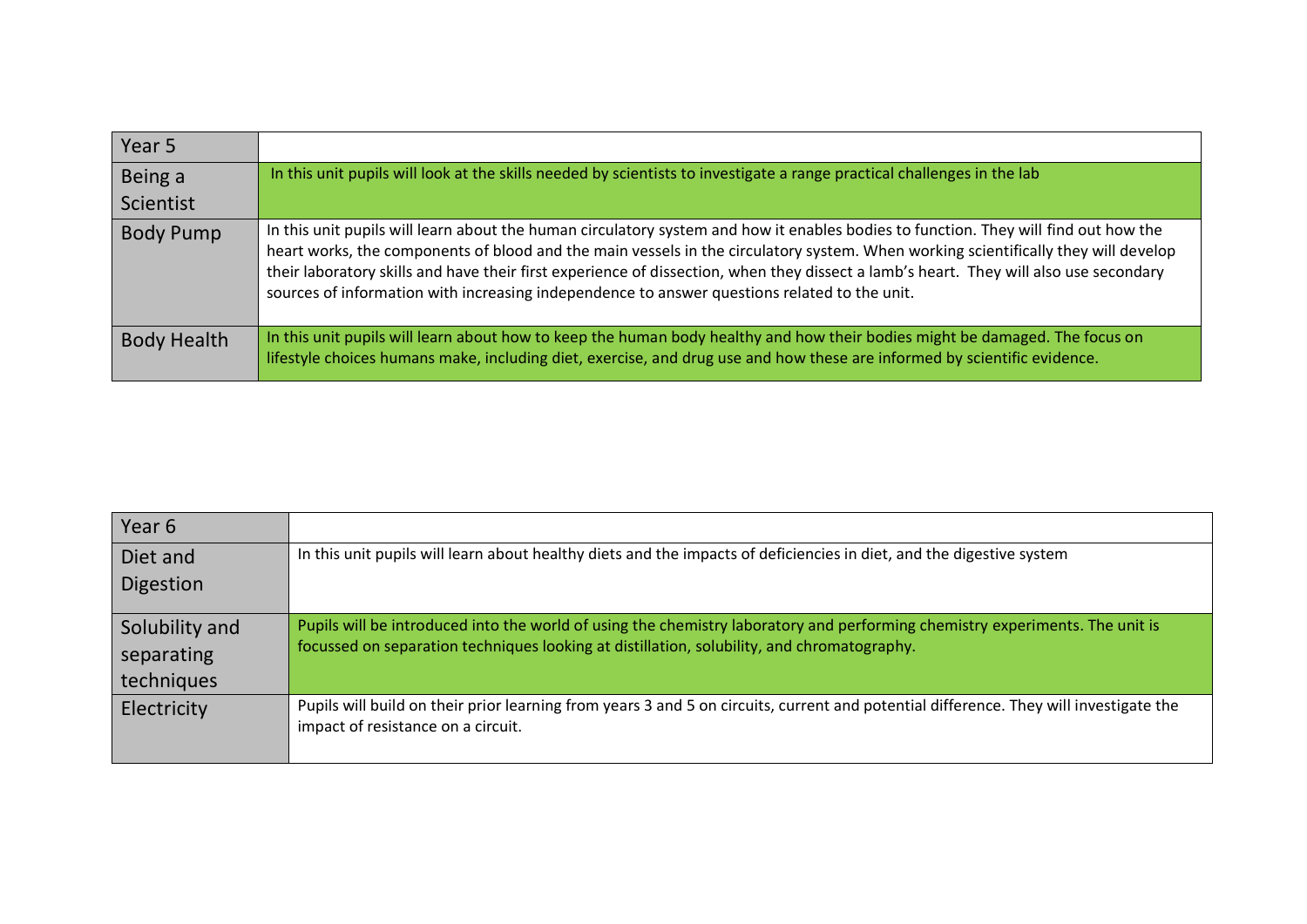| Energy and fuel | Pupils will investigate different energy types and how they are transferred. They will then go on to look at the impact of different |
|-----------------|--------------------------------------------------------------------------------------------------------------------------------------|
|                 | fuels both on the environment and their efficiency.                                                                                  |

| Year <sub>7</sub>  |                                                                                                                                                                                                                                                                                                                 |
|--------------------|-----------------------------------------------------------------------------------------------------------------------------------------------------------------------------------------------------------------------------------------------------------------------------------------------------------------|
| Light and<br>Sound | In this unit pupils will use a variety of experiments and investigations to explore the fascinating world of light and sound. They will<br>discover how we can use both light and sound to our advantage and sometimes to our peril! It is more than flashing lights and being a<br>bit noisy down in the labs. |
| <b>Gravity and</b> | Pupils will be introduced to the impact of gravity and pressure on a variety of objects in different situations. They will learn about the                                                                                                                                                                      |
| Pressure           | difference between mass and weight and why they are so important.                                                                                                                                                                                                                                               |
| Breathing and      | Pupils will continue to develop their knowledge and understanding of the human body this time focussing on the respiratory system                                                                                                                                                                               |
| Respiration        | learning that breathing and respiration are not the same thing.                                                                                                                                                                                                                                                 |